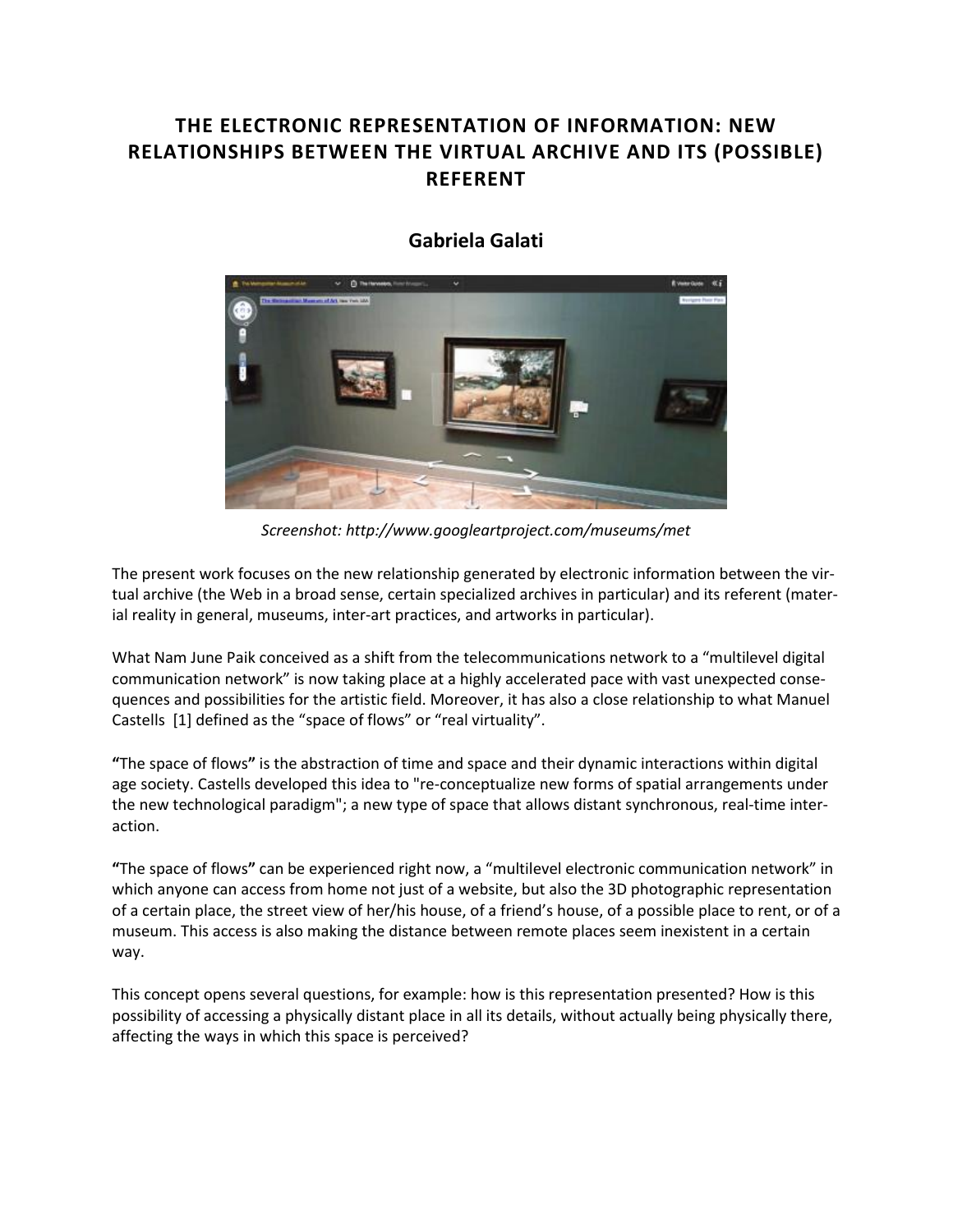In this regard, the electronic elaboration of the representation of information suggests following new paths**,** not only to deal with massive amounts of data, but also to better penetrate the domain of knowledge that every person should possess [2].

Moreover, the forms this representation of information takes are closely related to the ways in which its perception is structured and shaped. As Manovich [3] puts it "by organizing computer data in different ways, the interface provides different visions of the world". Therefore, the relationship between information, its representation and the referent (or in other words, the relation between reality and the conceptual construction of reality) has to be re-thought.

As many theorists advanced, this representation does not need to be-in-the-place-of a 'physically existent' entity, and that is why the referent is only 'possible**'.** Postman (1985) defines *virtual* as being so in practice though not strictly or in name; and *real* as actually existing, and advances that

"We don't see reality as it is but as our languages are. Our languages are our media. Our media are metaphors. Our metaphors create the content of our culture." "There is no separation between "reality" and symbolic representation. In a way, all reality is virtually perceived." [4]

Virtual or real, this digitalization is changing the status of the digitalized works, at the same time that influences our perception of them. In the same way language and metaphors build our 'reality' or structure our perception of the world, the Net as a text influences our perception of material reality, and the ambiguous nature of language has to be taken into account in this respect.

Thus reality, as experienced, has always been virtual because it is always perceived through symbols that frame practice with some meaning that escapes their strict semantic definition.

"A system that generates real virtuality is a system where reality itself (people's material/symbolic existence) is entirely captured, fully immersed in a virtual image setting […] in which appearances are not just on the screen through which experience is communicated, but they become the experience." [5]

In this sense, a virtual presence is not less real than a material one, so where does the difference reside?

Following Levi-Strauss' [6] statement that the inadequacy between the signifier and the signified is the cause of every mythic and aesthetic invention that were aimed to cover this flaw, or this unfitness; it is possible to think about the inadequacy between the virtual archive and its (possible) referent in these terms. It is necessary to try to understand what is happening with this non-fit, or overspill, and accordingly, what is happening in the gap, in the "inadequacy" between the virtual archive and the physical museum. This overspill can be considered the intrinsic ambiguity of symbolic production. Moreover, the very well known impossibility to 'translate" symbolic productions is what generates the change of the ontological status of digitized work.

In his article "The Archive Without Museums,**"** Hal Foster [7] advances the hypothesis that photographic reproduction allowed a new "dialectics of seeing,**"** represented by the positions of Walter Benjamin: namely, that photographic reproduction strips art of context and aura, and therefore its cult value and exhibition value are lost forever. In contrast, André Malraux claimed that the museum guarantees art as such**,** and photographic reproduction offers the means to put together "the bits and pieces" into the meta-tradition of "style".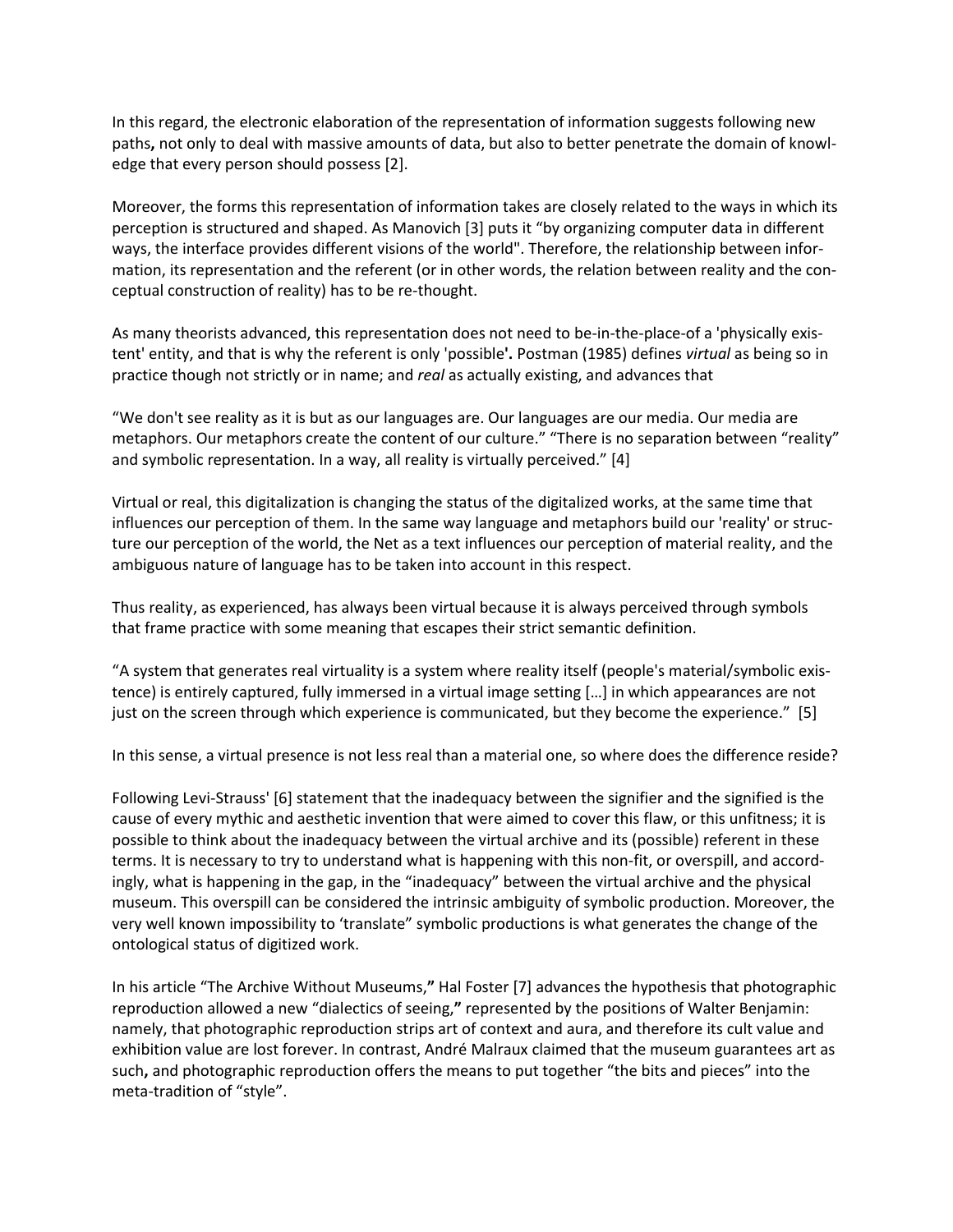If the museum guarantees the status of art and photographic reproduction permits stylistic affinities, what might a digital reordering encourage?

It is possible then that electronic information and digitalization establish new dialectics in which a museum's legitimating function is replaced by the virtual archive and/or museum/gallery websites.

It could be also said that some artworks are being produced solely to exist for the virtual archive? Moreover, has the time come when on-line documentation of exhibitions that never happened are created and presented?

At the same time, as Bolter and Grusin [8] advanced about the process of *remediation*, the influence goes both directions: from the virtual to the material, in the ways artworks are documented, affecting the processes of legitimization and probably also of production; and from the material to the virtual, when the virtual is anchored to reality in the imitation, or realistic representation of it (specially threedimensional space).

Without falling into *modernists* positions about 'the intrinsic' possibilities of each medium, could we find a way in which the new archive can deal with art without imitating physical reality in the display? By taking the most profit of the hyperlink logic, and thus of the "overspill" and of ambiguity, can we create a non-linear, more experimental and open archive in which each user could ideally build her/his own path through it? It has been discussed if this 'freedom' of choice provided by the hyperlink logic and the virtual database is only an illusion or an utopist idealization of the medium. Even if not unlimited, this possibility exists and the medium undoubtedly offers a considerable degree of "personalization" in the paths to follow through a certain database or archive.

The shift Foster talks about is from the perception of the world as an image, to the codification of the world, and these images included, that result into pure information.

"[…] the humanism of the world-become-picture may reverse into the inhumanism of the world-become-information. For in the virtuality of the archive […] what is real is not what appears at any moment, but what is conserved in memory […]" [9]

In the same way the object is digitized in the archive, the medium loses its original materiality to be converted into a pure image. By being absorbed and re-generated in the virtual database, its status changes to the one of an "image-text", or of an "info-pixel".

This is the reason why the virtual archive no longer needs a physical referent. It doesn't mean that it has been removed from all physical support, only that the support of the information (memory and database), which constitutes the object's new "materiality", does not coincide with the support that presents it to be seen and apprehended (a screen). Therefore, even if the referential relation is not completely annulated, it becomes weaker and fragmental [10]. The iconic sign, in Peirce's terms, still maintains its relationship of resemblance with the object, but the medium has been converted into an imagetext, and info-pixel [11]; its materiality has been 'translated' into information, into a code.

This new database is generating a dematerialization of memory and its record. However, this dematerialization is not the same proposed by the Conceptual Art of the '60, this is a somehow 'new' dematerialization, which does not imply an annihilation of the object, but just a change in its ontological status.